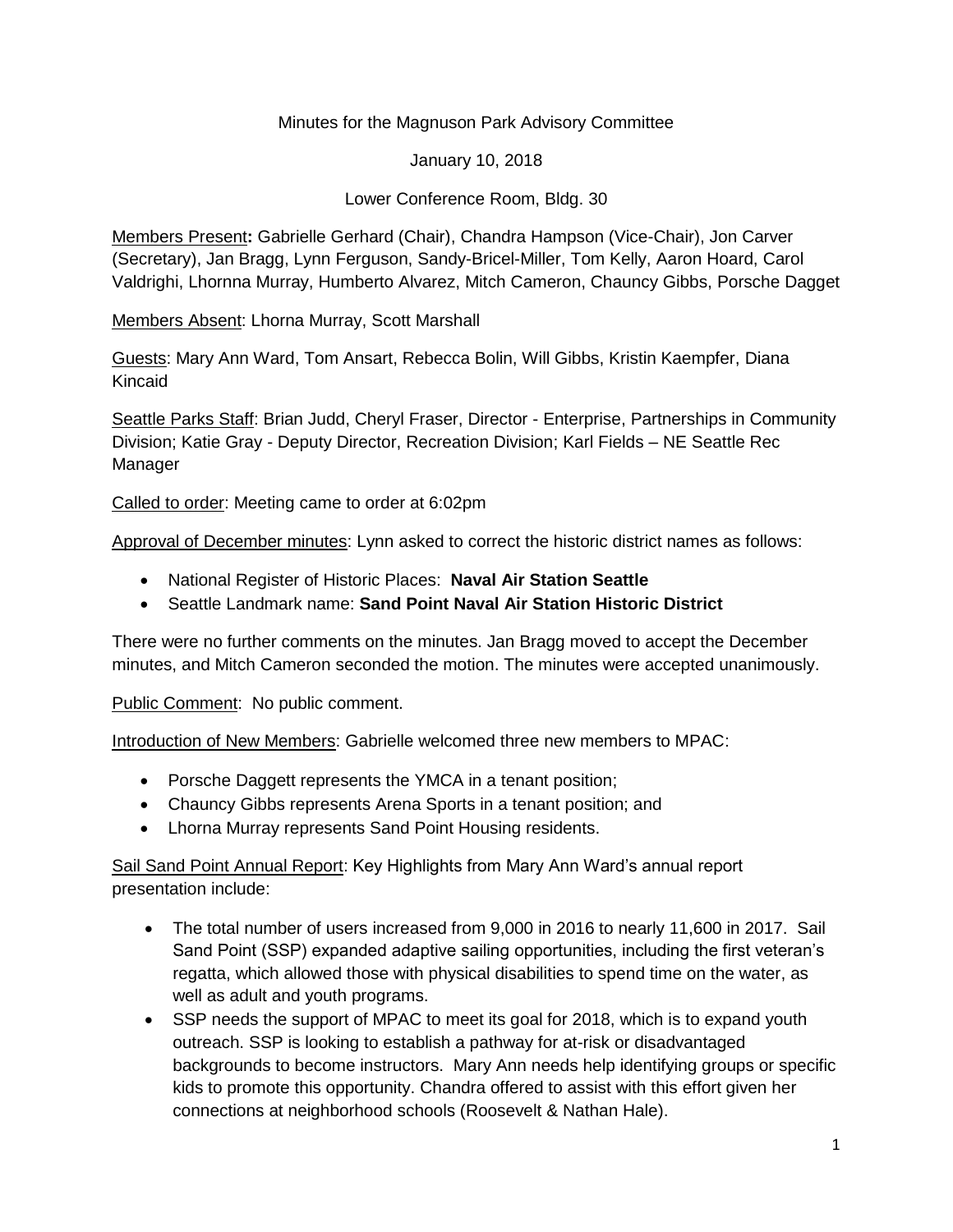- SSP's 2017 annual report documents accomplishments, including nearly \$138,000 in public benefits, over \$12,000 scholarships that enabled groups to get on the water, and 4,200 hours of volunteer time supporting the SSP mission. In addition, over 1,300 youth participated in programming through outreach efforts. Additional information is needed to determine the percentage of kids on scholarships, however.
- SSP is concerned about the swimming ability of youth that come to the north shore. Mary Ann explained that a Boat-US program has provided lifejackets and SSP will be more vigilant in having kids wear the jackets when they swim. Carol is also working to identify swim lesson opportunities for the kids through the community center.
- Registration for summer programs typically opens February 1. SSP holds several slots in each class for scholarship and outreach purposes.
- Abatement work to clean lead paint from the boathouse is beginning this month and should be completed in early March. Stress load testing is needed to determine which piles are failing. Unfortunately, there is no funding available to address this infrastructure need. Netting is up to keep birds out of the boat house.

### Community Center Programs

Carol discussed a new roller derby program at the Magnuson Park Community Center. The program uses the community center gym for roller derby classes. The class is organized by Potential Fresh Meat (PFM) Roller Derby [\(https://pfmrollerderby.org/\)](https://pfmrollerderby.org/). At issue is accessibility of the program to all community center users, as well as the availability of the gym during prime time for park residents. PFM is scheduled to provide its class on Tuesdays from 7:00-8:30pm and on Thursday from 6:00-7:30pm. On Saturday, the program is also scheduled from 5:00- 7:00pm. These hours effectively remove the gym for other uses. Carol stated that the Magnuson Community Center Advisory Council was never told about the program and she was concerned when program instructors asked people to leave the gym and lock the doors. Other MPAC members described their concerns with the program, including the pay-to-play program model and how low-income users are affected. Several MPAC members were asked to leave the bleachers and expressed concern because the gym was closed for the public, even though this was a public class. The community at Magnuson is especially hard-hit when the gym is not available during peak time as there is virtually no other indoor community space in the park for them.

Katie Grey, who oversees community center programming, stated that the intent was to provide an opportunity for the public to participate in a new program, i.e., roller derby. She mentioned that Seattle Parks is partnering with PFM Roller Derby and the group is providing a public benefit in terms of scholarships, equipment and access to the program. She acknowledged that the program could have been better explained, and she recognized the need to balance competing demands for the space, park residents, and the broader community. Brian Judd mentioned that Parks is looking at other indoor space( (i.e. brig) and will be purchasing basketball hoops to augment community center hours.